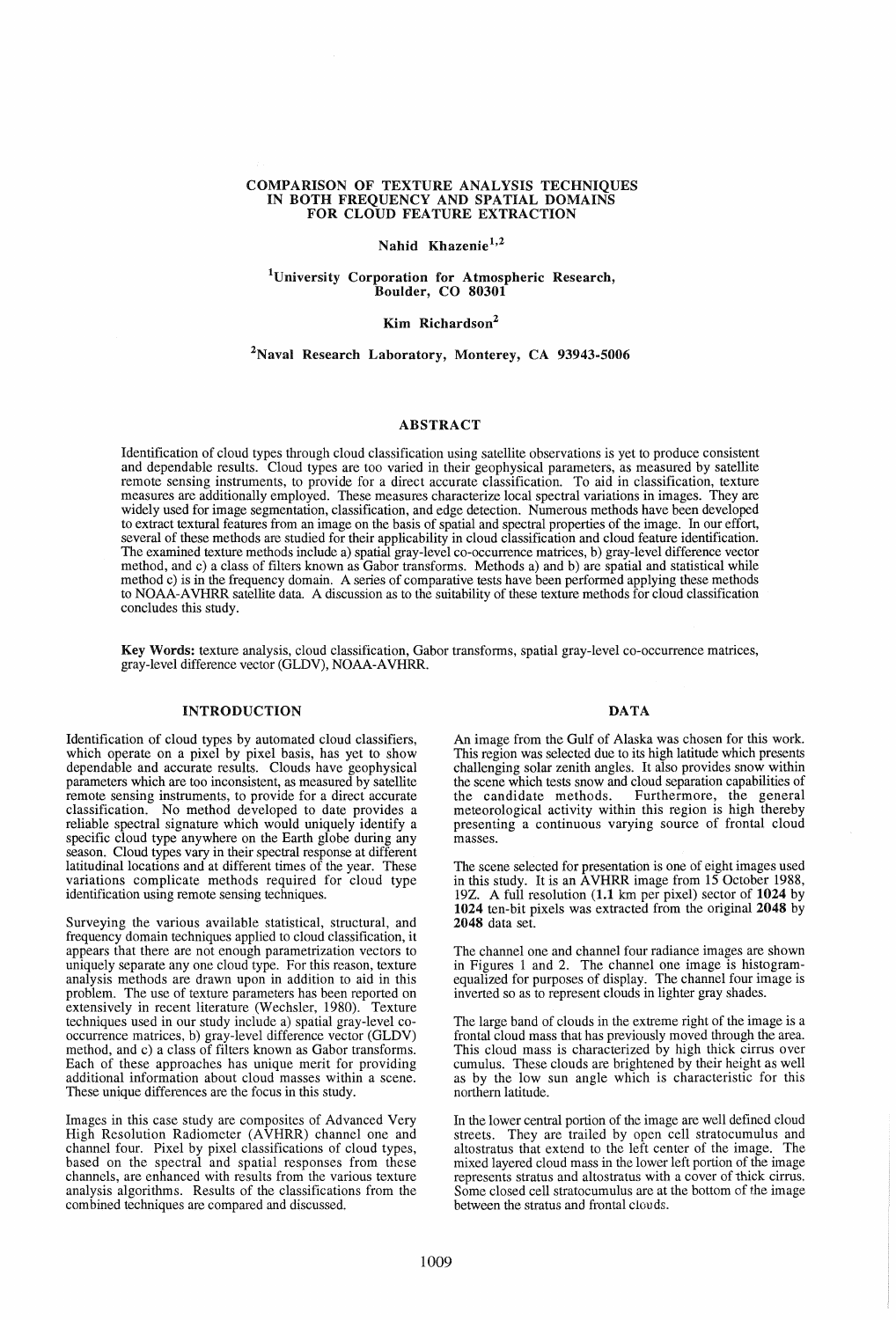Snow can be seen in the upper central portion of the image. Typically, snow will be observed to have a dendritic-like structure which distinguishes it from cloud masses.

### TEXTURAL METHODS

Texture is a term used to characterize the surface of a given object. It can also be applied to an image of a phenomenon. It is undoubtedly one of the main features drawn upon in image processing and pattern recognition. Texture analysis plays a fundamental role in classifying objects and outlining significant regions of a given gray level image (Wechsler, 1980). Despite its ubiquity in image data, though, texture lacks a precise definition. Some definitions characterize texture as visual images which possess some stochastic structure. Other definitions describe texture as an attribute generated by a local periodic pattern. Whatever the definition, most algorithms which derive texture from an image fall into the categories of either statistical or frequency domain. A brief description of the three texture methods of interest follows.



Figure 1. AVHRR channel 1 ten-bit radiance values, histogram equalized for display.



Figure 2. AVHRR channel 4 ten-bit radiance values, inverted for display.

## Statistical Methods

The two most commonly used statistical texture methods are the a) gray-level difference vector (GLDV) method (Welch et aI., 1990, Khazenie and Richardson, 1991), and the b) cooccurrence matrix method (Haralick, 1973). Our current study draws upon both of these methods. Both methods extract a set of statistical parameters from a given image. Some of the commonly extracted texture parameters are inertia, correlation, homogeneity, entropy, energy, variance, skewness, and kurtosis. These parameters are then used as the input features to a classifier.

Texture measures are derived commonly from statistical parameters of first or second order. The GLDV method estimates the probability density function for differences taken between image function values at locations spaced d pixels apart and at an angle  $\theta$ . The resulting texture measures are based on this first order statistic. The spatial co-occurrence matrix method, on the other hand, estimates the joint gray level distribution for two gray levels located at a distance d and at an angle  $\theta$ . The texture measures derived by the co-occurrence

matrix method are based on this second order statistic.

The co-occurrence matrix method is used in this study to derive texture values of entropy, homogeneity, energy (similar to the GLDV angular second moment), and correlation. These four parameters were calculated for the radiances of each of the two channels, AVHRR channel one and channel four, for a total of eight texture values. Each texture value was processed using three different convolution sizes. The n by n convolution sizes are  $n = 3, 9$ , and 16. In addition, the search angle for each of the convolutions was varied to determine whether or not the derived textures possess any angular dependence. The angle was set to  $\theta = 0$ ,  $0.45$ ,  $0.90$ ,  $0.0$ 

and 135.<sup>°</sup> Search angle dependence is expected only when the surface resolution is much smaller than the 1.1 km surface resolution of the AVHRR instrument and indeed, as discussed later, no angular dependence was identified using the cooccurrence matrix method and the given image data.

The GLDV technique was similarly applied. The same texture values as for the co-occurrence matrix method were calculated. The calculations were performed on the same channel one and channel four radiance values, but only for a single search angle,  $\theta = 0$ . The search angle non-dependence had already been established from working with the co-occurrence matrix method. Seven convolution sizes were chosen to derive the texture values of entropy, local homogeneity, and angular second moment. The convolution sizes were  $n = 3, 5, 9$ , 11, 16, 32, and 64. From a previous study (Khazenie and Richardson, 1991) the three sizes of  $n = 3$ , 16, and 64 provided the best statistical representation of the data for use in cloud classification. This finding was re-established in the current work.

#### Frequency Domain Methods

Spatial granularity and repetitiveness is one of the characteristic aspects of texture. Both can be quantified by looking at the frequency content of an image. It is therefore reasonable to expect that transform techniques are suitable for extracting texture information from images.

The Fourier transform analysis method (Lendaris et al., 1970) is a procedure which works in the frequency domain. It is, by far, the most used transform method. Image features, such as spectral rings or edges, are derived from the image power spectrum by this technique.

Related to the Fourier transform are functions first introduced by Gabor (Gabor, 1946). These functions have been extended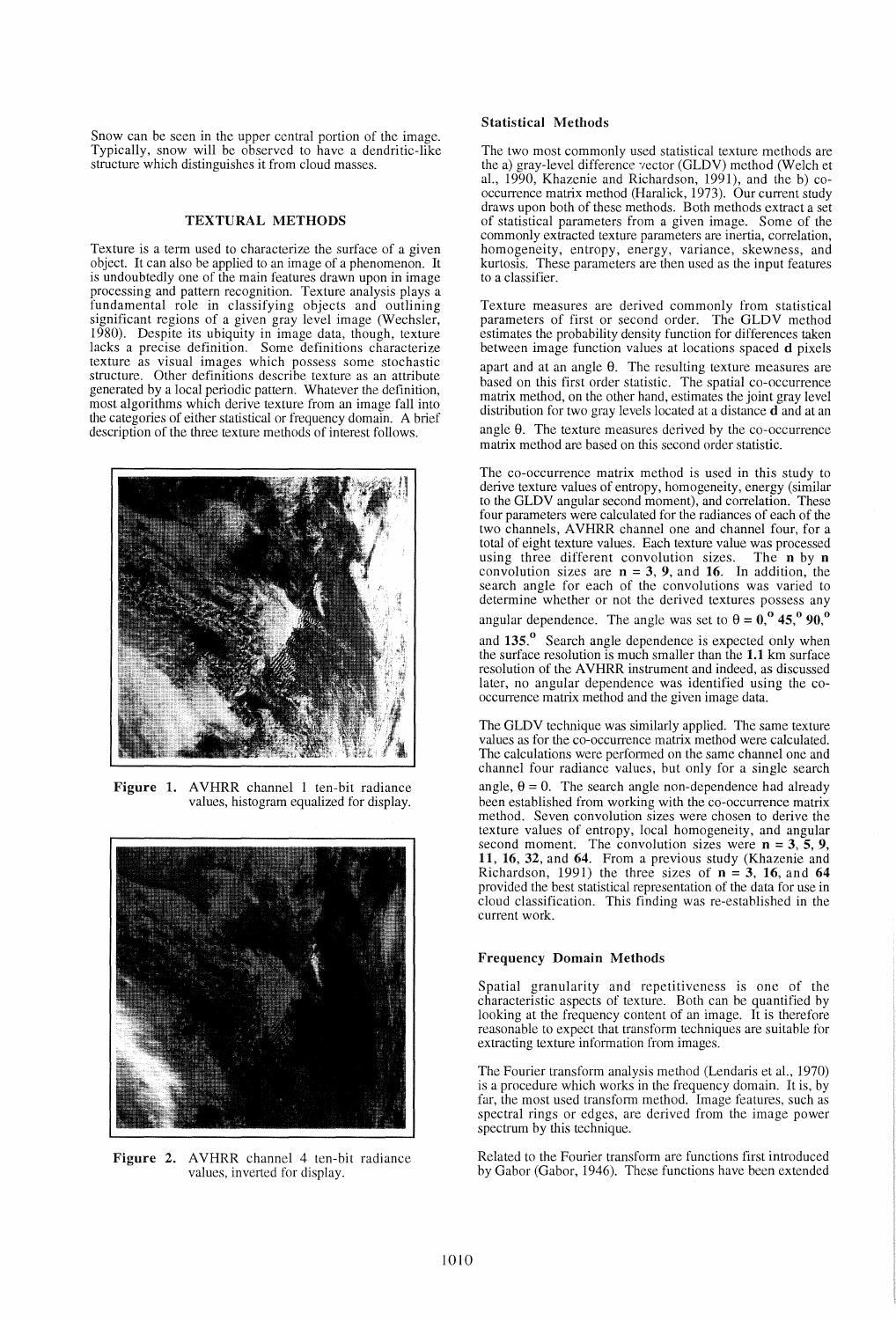to two dimensions (Daugman, 1980) resulting in what is known as the two-dimensional  $(2-D)$  Gabor filters.

One of the unique properties of Gabor filters is their ability to discriminate textural features in a way similar to that of human vision (Fogel et aI., 1989). Another important property is their achievement of the theoretical lower bound of joint uncertainty in the two dimensions of visual space and spatial frequency variables (Bovik et aI., 1990). Additional advantages of Gabor transforms include their tunable spatial orientation, radial frequency bandwidths, and tunable center frequencies.

The 2-D Gabor filter is a harmonic oscillator, a sinusoidal plane wave within a Gaussian envelope. The convolution version of the complex 2-D Gabor function has the following general form.

$$
G(x, y \mid W, \theta, \varphi, X, Y) =
$$
  

$$
\left(\frac{1}{2\pi\sigma^2}\right) \cdot \exp\left[\frac{-f(x-X)^2 + (y-Y)^2J}{2\sigma^2}\right].
$$
  

$$
\sin(W(x\cos\theta - y\sin\theta) + \varphi)
$$
 (1)

In equation (1), the Gaussian width is  $\sigma$ , the filter orientation is  $\theta$ , the frequency is W, and the phase shift is  $\varphi$ . Variables X and Y define the center of the filter.

The Gabor function, equation (1), can be represented as a complex function having a real and an imaginary component,  $G_1$  and  $G_2$ , respectively.

$$
G_1(x, y \mid W, \theta, \varphi = 0, X, Y)
$$
  

$$
G_2(x, y \mid W, \theta, \varphi = \frac{\pi}{2}, X, Y)
$$

Functions  $G_1$  and  $G_2$  are, respectively, even and odd symmetric along the preferred orientation direction  $\theta$ . The results of convoluting  $G_1$  and  $G_2$  with any two-dimensional function are identical except for a spectral shift of  $\pi/2$  along the direction  $\theta$ .

Given an image  $I(x, y)$ , its Gabor transformation for a given filter size **n** with orientation angle  $\theta$  and frequency **W** is given by the following equation.

$$
S^{2}(X,Y + W, \theta) = [G_{I} * I(x,y)]^{2} + [G_{2} * I(x,y)]^{2}
$$

The Gabor filter described by equation (I) was applied to the A VHRR test images' channel one and channel four radiances. The response was evaluated for filters with  $\theta = 0$ ,  $0.45$ ,  $0.001$ 90,<sup>0</sup> and 135.<sup>0</sup> The frequency W was set to  $2\pi f/(n/2)$ where  $f = 0.5, 0.6, 0.7, 0.8, 0.9,$  and 1.0. The tested filter sizes **n** were 9, 17, 33, and 65. The best results for cloud typing from the four convolutions was for  $n = 17$ .

#### RESULTS

The 1024 by 1024 ten-bit radiance data from channels one and four was used as input to the various texture algorithms. The texture output was then resized back to the full 1024 by 1024 resolution and added, as supplementary channels, to the radiance data. The resulting N channel data set was classified using a standard statistical unsupervised classifier.

#### Co-occurrence Matrix

The texture results from the co-occurrence matrix algorithm were first classified alone for each of the convolution sizes and search angles. Figure 3 is the result of this classification for an **n** by **n** convolution size where  $n = 3$  and for a search angle  $\theta = 45.$ <sup>o</sup> This represents the best result for all of the classifications from the co-occurrence matrix algorithm.



Figure 3. Texture values from the co-occurrence matrix algorithm, classified and scaled up for display.

It is clear from Figure 3 that the texture values alone do not represent cloud types with any accuracy. Figure 3 shows nine classes, but none identify any of the cloud types uniquely. The classified images are extremely noisy and at best represent features within the cloud masses rather than the cloud types themselves. There is, however, one reasonably accurate feature which resulted from this classification. For the lowest convolution size, at all search angles, the clear vs. cloudy areas are quite distinct.

For convolution sizes of  $n = 9$  and 16, for all search angles, the classification separates the clear areas from the cloudy ones with success as well. It also produces a smoother classification. The cloud types, though, are still difficult to identify.

The classifications were performed twice on the texture results where  $n = 9$  and 16. The first classification was performed on all of the texture values derived. The second classification was performed on the same values except for the correlation parameter. The results of the cloud type classification neither improved nor degraded. Therefore it seems that the correlation parameter does not contribute to the information needed for cloud typing.

In all cases of classifying only the co-occurrence matrix texture results, the thick cirrus was identifiable as a homogeneous feature, yet it was assigned the same class as portions of the open cell stratocumulus. Also in all cases, the snow was not separated from the clouds. The snow was assigned the same class as the stratus and altostratus clouds.

It was concluded at this point that classifying texture values alone does not provide sufficient results for identifying cloud types. The next step then was to provide more information to the classifier. The eight texture values were combined with the two AVHRR channel radiances (channel one and four) and classification was performed on the resulting ten channels of data.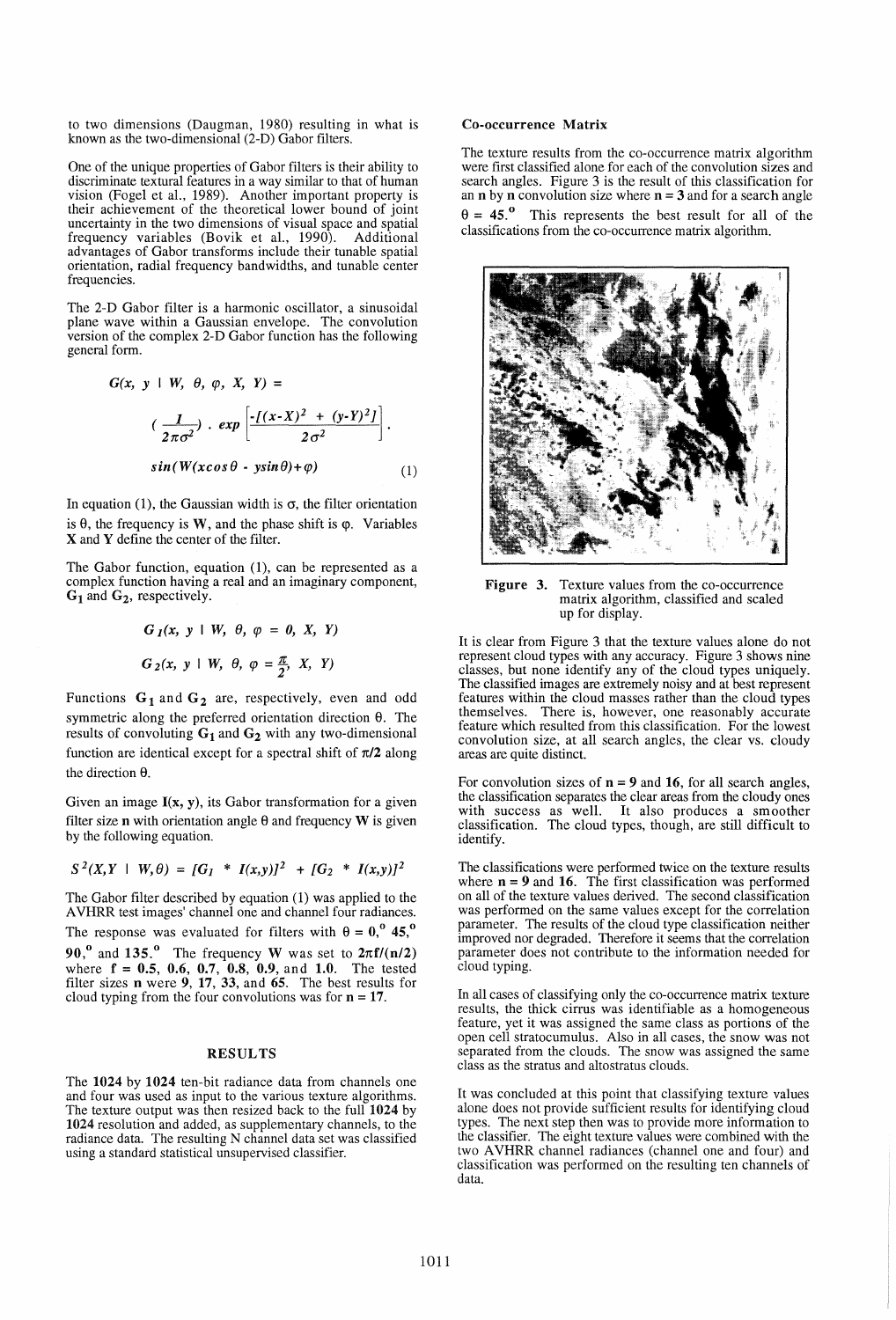The texture values for convolution size of  $n = 9$  were resized to the full 1024 by 1024 resolution, equal to that of the channel radiances, merged with the channel radiances, and the resulting data set was classified. The output is shown in Figure 4.

The search angle was varied as before, but the results from the classifier showed virtually no differences for unequal angles. The results for varied search angles were compared by calculating difference images. Only minor variations were noted in some of the mixed layer cloud types amounting for less than 1 % difference over the entire image. From this it was concluded that the process is not dependent on search angle and all further comparisons were made setting  $\theta = 0$ .



Figure 4. Combination of AVHRR channel 1, channel 4, and texture values from the co-occurrence matrix algorithm, classified.

The frontal cloud mass at the extreme right of the image in Figure 4 is represented by four distinct classes. The thick cirrus, the altocumulus, the cumulus, and the lower level stratocumulus each appear as distinct cloud types. They are affected by the sun angle thereby giving the cirrus over the frontal cloud mass a different class than the cirrus over the stratus in the lower left portion of the image.

The classes representing the stratus clouds provide more separation of cloud types than a human photointerperter would give. Should the goal be to duplicate human performance, one can easily combine some of the statistical classes. However, our goal was to obtain parameter vectors for performing unsupervised cloud classifications, no matter how many vectors there may be, as long as the distinct cloud types can be separated from each another. That goal was achieved.

## Gray Level Difference Vector

The texture results from the gray level difference vector (GLDV) algorithm were first classified alone, identically as for the co-occurrence matrix. Similarly, the classification results from these texture values alone do not provide cloud type information directly. The results are essentially identical to those shown in Figure 3 for the co-occurrence matrix. The textures values, when classified, identify edges between features within the image well, but the features are various areas within the cloud type rather than the cloud type itself.

As with the co-occurrence matrix method, the GLDV performs very well at identifying cloud versus no cloud areas within the scene. It is not know at this time, however, if this capability can be extended easily to all AVHRR images. With more study this may indeed prove to be the case. Simple thresholding of the texture values may be all that is required. Results from a previous study (Khazenie and Richardson, 1991) support this conjecture.

As with the co-occurrence matrix output, the textures derived by the GLDV were then combined with the channel one and channel four radiances. The resulting eight channels were classified and the outcome is shown in Figure 5. Again, the results are essentially identical to those from the co-occurrence matrix method (Figure 4) in their ability to type clouds. Sun angle remains a problem within the frontal cloud region at the extreme right of the image. However, the mixed layer clouds in the lower left show the same successful level of cloud type separation as with the co-occurrence matrix method.



Figure 5. Combination of AVHRR channel 1, channel 4, and texture values from the GLDV algorithm, classified.

Convolution size plays a role in the ability to type clouds. For  $n > 16$  the algorithm is able to identify the presence of clouds. It is also able to determine that the texture in the region is unique. However, it does not provide enough information to the classifier to separate cloud types. Although the statistical significance is in favor of the higher convolution sizes, it is the lower convolution sizes that provide the textural significance to the classifier for cloud type identification.

## Gabor Filters

Figure 6 presents the result of classifying the test image channel one and channel four radiances combined with the Gabor filter output where  $n = 17$  and phase angle  $\varphi = 0$ . Of the available 2048 by 2048 data, the same 1024 by 1024 scene was originally acquired as for the statistical methods. However, computer resources available for the study of Gabor filters could digest no more than  $512$  by  $512$  images. Therefore, only the lower left quarter of each 1024 by 1024 scene was analyzed. One such quarter is shown in Figure 6.

The thick cirrus over the stratus is well separated. This is a great improvement over the classification of texture values from the Gabor filter alone. Indeed the classifications of the combined image, radiances and textures shown in Figure 6, are much easier to label than are either of the classifications based on texture only.

Convolution sizes  $n > 17$  do not perform well for a wide variety of cloud types within a scene. This follows along with the same findings as for the statistical textural methods. Important textural attributes in the cloud mass are lost when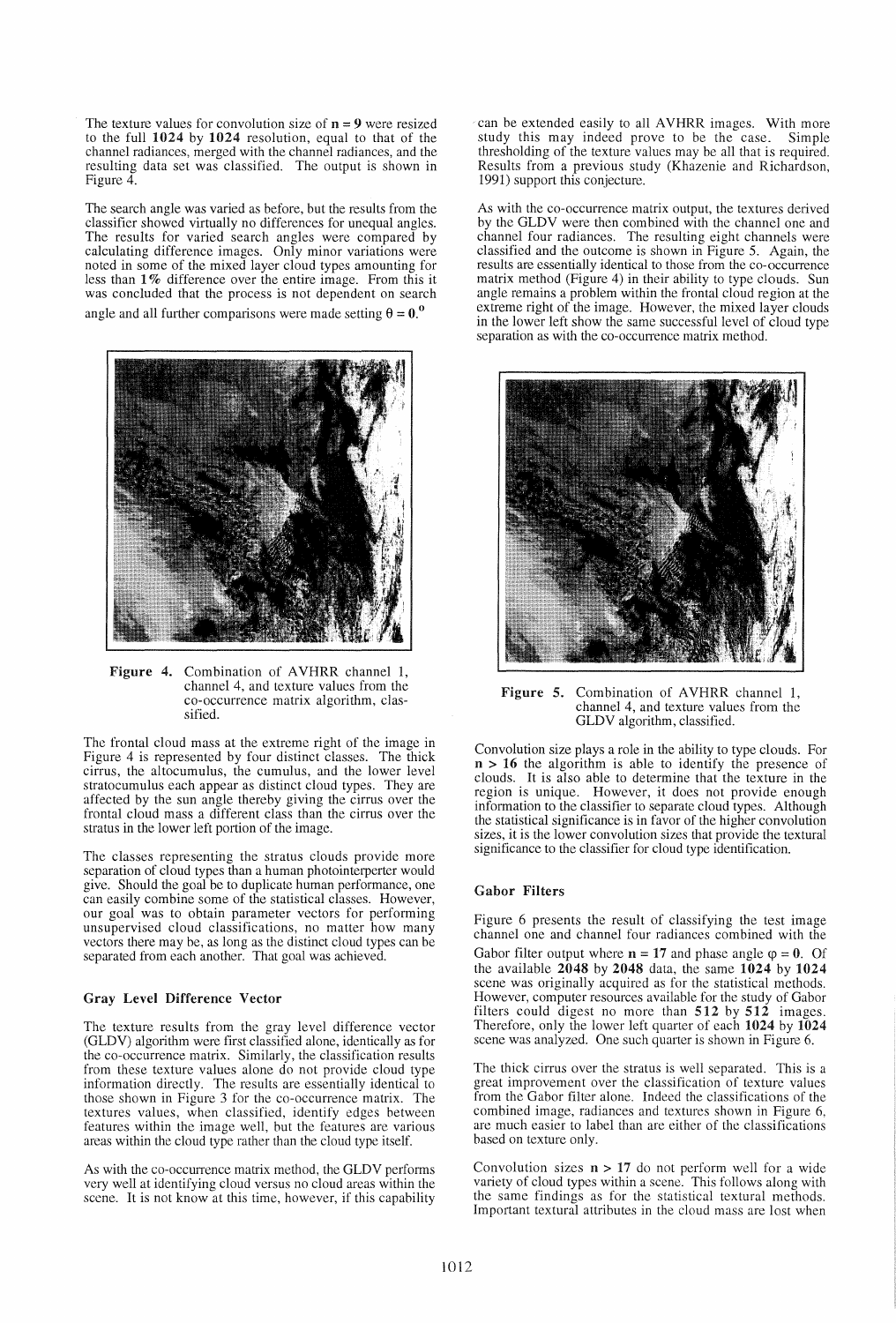higher convolution sizes are used. With such convolution sizes, the textural analysis shows the dominant texture over each cloud mass, but does not sufficiently indicate characteristic features of that cloud mass thereby missing the classification of the cloud type. In particular, the open cell stratocumulus and altostratus within the image did not separate out at the higher convolution sizes.



Figure 6. Combination of AVHRR channel 1, channel 4, and texture values from the Gabor filter, classified. The results shown cover only the lower left quarter of the test image.

While it has not been tested in this study directly, it is conjectured that the approach using the Gabor filter will be less sensitive to latitude variances and seasonal changes compared to the two statistical techniques. The Gabor filter is a tunable algorithm. With proper adjustment of control parameters it should be possible to desensitize the filter to local effects, such as latitude changes and seasonal effects, while retaining the ability to extract the required physical response which uniquely represents each cloud type.

#### Inter-comparisons

The results from classifying only the output of the two statistical textural methods, the co-occurrence matrix and the GLDV, are almost exactly alike. This is reasonable since the texture measures calculated by both of these algorithms were the same. One should expect the same results even though they were arrived at by different means. The GLDV is based on first order statistics while the co-occurrence matrix method is based on second order statistics. It can therefore be concluded that, given our test images, the extra complexity of the second order statistics is not necessary for arriving at satisfactory results.

It is also noteworthy that the results from the two statistical methods are virtually identical even though different convolution sizes were used. This suggests that the features, which distinguish cloud types, are fairly coarse. It also suggests a lack of fine features which would distract a method that uses a small convolution size.

The output of the Gabor filter has different characteristics compared to the output of the co-occurrence matrix and GLDV, yet the ability to separate cloud types is very similar for all three methods. The resolution of the Gabor filter output is lower, seventeen pixels versus nine for the co-occurrence matrix and three for the GLDY. The classification results are greatly influenced by this resolution difference. This is obvious by comparing the pixel size in Figure 6 with Figure 4.

In Figure 6 the boundary of the thick cirrus over the stratus has been smoothed. This is also true for the stratus cloud types. The separation of multilayered clouds is similar for all three methods.

The computer processing time required for the Gabor filter method proved much less than either of the two statistical methods (co-occurrence matrix or GLDV). Processing a full 1024 by 1024 scene using the Gabor filter took approximately one minute on a SUN SparcStation II. The statistical methods required approximately ten minutes each for the same image.

## **CONCLUSION**

Classification of cloud types using spectral and derived textural parameter vectors alone has not been completely successful. Additional information about texture in the image provides more input to a cloud classifier. Such an addition shows considerable improvement over cloud classification based only on spectral information. Despite the marked improvement, however, it does not yet appear that the addition of texture information provides all of the necessary parameters required to successfully classify and completely label cloud types. Nevertheless, results from this study indicate that Gabor filters applied to the spectral data set, and used in conjunction with the spectral data for classification, extract cloud types better and faster than the other techniques explored.

#### Acknowledgements

The authors extend their extreme appreciation to Mr. Mike Linda for his invaluable help and fortitude.

The NRL Contribution number is 92:087:431. The authors gratefully acknowledge the support of the sponsor, the Office of Naval Technology, Code 22, Mr. James Cauffman, Program Element 62435N. This paper is approved for public release; distribution is unlimited.

#### REFERENCES

Bovik, A. C., M. Clark, and W. S. Geisler, 1990. Multichannel Texture Analysis Using Localized Spatial Filters. *IEEE Trans. on Pattern Anal. Machine In tell.* , 12(1):55-73.

Daugman, J. D., 1980. Two Dimensional Spectral Analysis of Cortical Receptive Field Profiles. *Vision Res., 20:847-* 856.

Fogel, I., and D. Sagi, 1989. Gabor Filters as Texture Discriminators. *Biological Cybernetics, 61(2):79-162.* 

Gabor, D., 1946. Theory of Communication. J lEE, *93:429-* 457.

Haralick, R. M., K. Shanmugam, and I. Dinstein, 1973. Textural Features for Image Classification. *IEEE Trans. System5, Man and Cybernetics,* SMC-3(6):610-621.

Lamei, N., N. Khazenie, and M. M. Crawford, 1992. Multi-Spectral Texture Analysis for Cloud Feature Discrimination. *Proc. IGARSS'92 Symp.,* May 1992, Clear Lake, Texas.

Lendaris, G. 0., and C. L. Stanley, 1970. Diffraction Pattern Sampling for Automatic Pattern Recognition. *Proc. IEEE,*  58(2): 198-216.

Khazenie, N., and K. Richardson, 1991. Classification of Cloud Types Based on Spatial Textural Measures Using